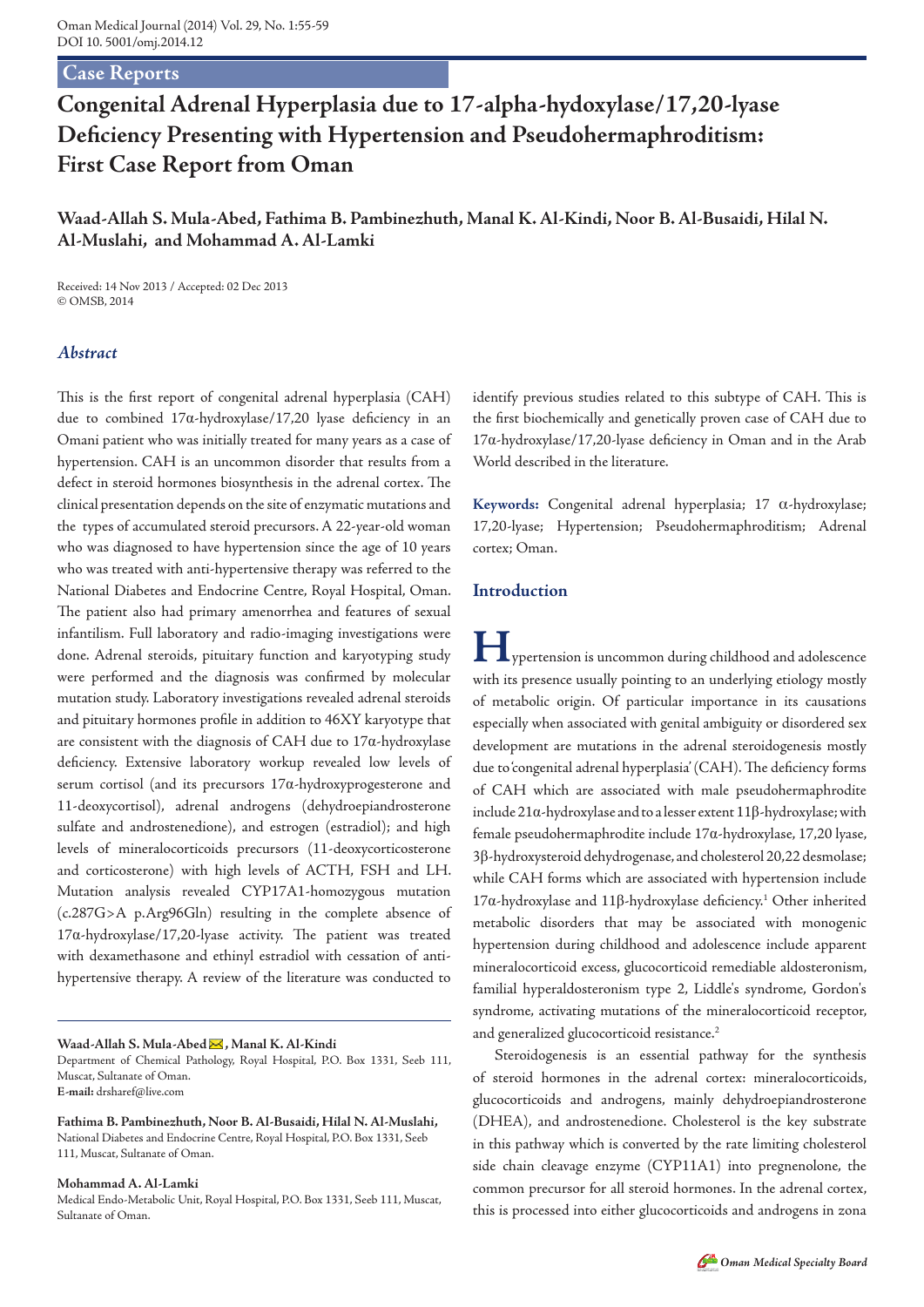fasciculate and zona reticularis (which contain the microsomal enzyme cytochrome P450c17α-hydroxylase: P450c17 and 17,20 lyase) or into mineralocorticoids in zona glomerulosa (which does not contain P450c17 and 17,20 lyase, but contains aldosterone synthase, CYP11B2). Because it possesses both 17α-hydroxylase and 17,20 lyase activities, P450c17 is considered a bifunctional enzyme that has a profound impact on the flux through the steroidogenic pathway for its selective cellular localization in zona fasciculate and zona reticularis and its absence in zona glomerulosa.<sup>1,3</sup> This enzyme is encoded by the CYP17A1 gene and has been mapped to chromosome 10q24-25 in the adrenal cortex (zona reticularis) and gonads.4 The protein is localized in the endoplasmic reticulum, has both 17α-hydroxylase and 17,20 lyase activities, and is considered as the key enzyme in steroidogenesis for producing: progestins, mineralocorticoids, glucocorticoids, androgens and estrogens. Specifically, CYP17A1 acts upon pregnenolone and progesterone to add a hydroxyl group (-OH) at carbon 17 position of the steroid D ring, or acts upon 17α-hydroxypregnenolone and  $17\alpha$ -hydroxprogesterone to split the nucleus (17,20 lyase activity) to convert them into C-19 androgen precursors, DHEA and androstenedione, respectively. For understanding the biosynthesis of adrenals steroids, a scheme of the pathway is presented. (Fig 1)

In CAH, there are various genetic mutations in the enzymes involved in steroidogenesis. Due to this enzymatic defect, cortisol is under-produced and the negative feedback control on ACTH is lost with consequently excess ACTH produced in order to normalize cortisol levels resulting in overproduction and accumulation of steroids precursors prior to the enzyme defect as well as hyperplasia of the adrenal cortex. The clinical manifestation depends on the level of enzyme block in the steroid synthesis. CAH should be considered in infants, children or adolescents with ambiguous genitalia, sexual infantilism, hypogonadism or hypertension, particularly when associated with disturbed water, electrolytes and hydrogen homeostasis. The most common form is  $21\alpha$ -hydroxylase deficiency which may be diagnosed at birth by the presence of virilization in female infants or by features of salt wasting in both genders.<sup>5</sup> The 11β-hydroxylase deficiency is uncommon and 17α-hydroxylase deficiency is a rare form of CAH which may present much later in adolescence or adulthood.<sup>6,7</sup>

### **Case Report**

A 22-year-old Omani woman was referred from Nizwa Hospital, a secondary care regional hospital, to the National Diabetes and Endocrine Centre, Royal Hospital, a tertiary care hospital in Oman, for expert consultation. She was diagnosed to have hypertension at the age of 10 years and was considered to have early essential hypertension for which she was given antihypertensive therapy. At the time of her consultation at Royal Hospital, she was on three antihypertensive medications: β1 receptor antagonist (atenolol), angiotensin-converting enzyme inhibitor (lisinopril) and diuretic (thiazide). However, despite this combined therapy, her hypertension was not well controlled. The patient also had primary amenorrhea and features of sexual infantilism and she appeared to have pseudohermaphroditism. She had no past history of hernial surgery. The family history was unremarkable. She has 8 siblings (2 brothers and 6 sisters).





Key enzymes are shown as dashed arrows/shaded boxes indicating the chemical reactions. P450scc (cholesterol desmolase) cleaves cholesterol to pregnenolone, the first intermediate in steroid biosynthesis. The steroids in the first row are Δ5-steroids, which constitute the preferred pathway to C19 steroids in human. Not all intermediate steroids, pathways, and enzymes are shown. In CAH due to 17α-hydroxylase deficiency (marked as red X) there is overproduction of the precursors/hormones on the left side of the first column with decreased production of the precursors/hormones on the right side of the second and third columns. 'Adopted from: Nimkarn S, New M. Prenatal diagnosis and treatment of congenital adrenal hyperplasia owing to 21-hydroxylase deficiency. Nat Clin Pract Endocrinol Metab 2007 May;3(5):405-413'.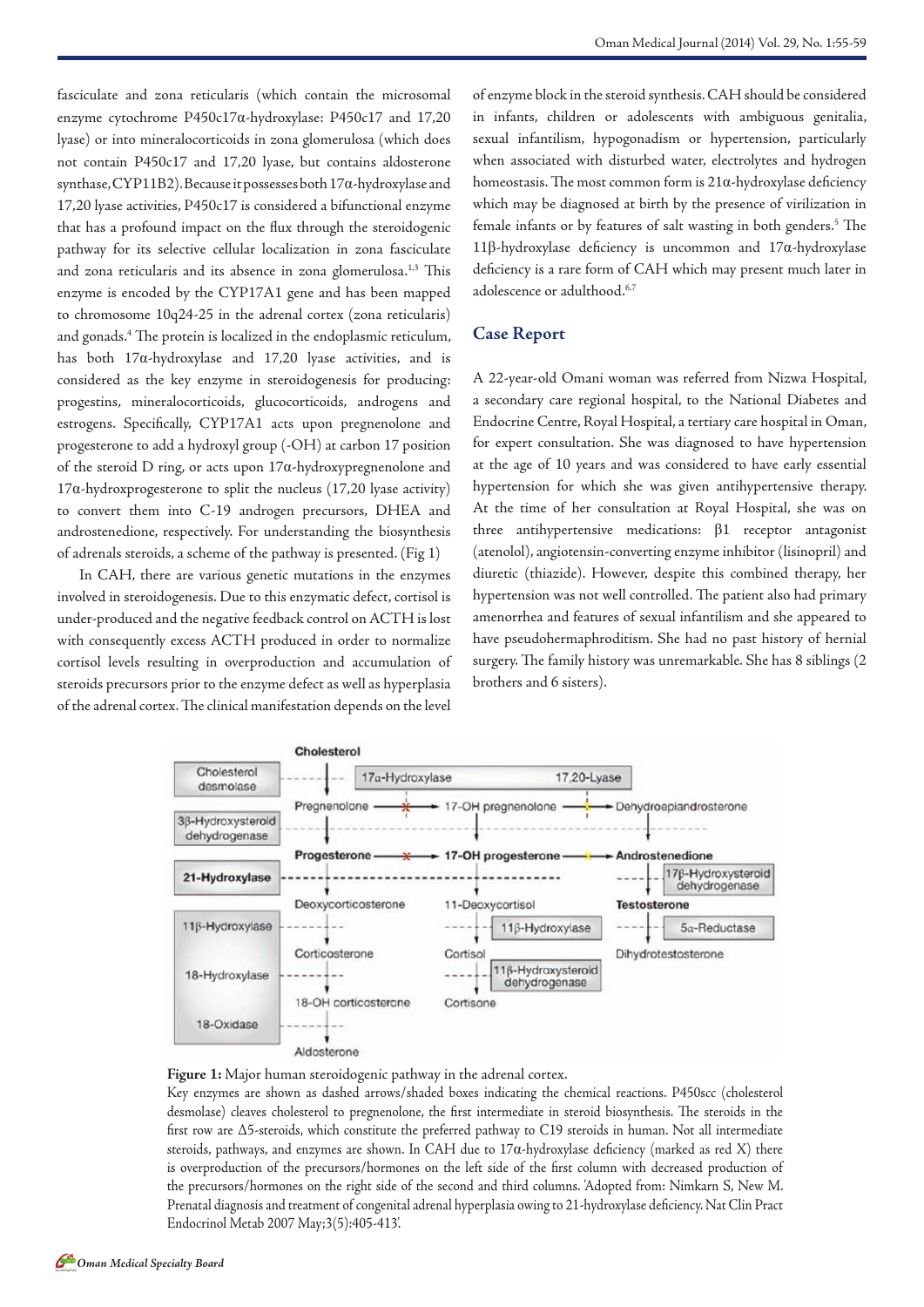On physical examination, she was quite tall with height 173 cm, weight 73 kg, BMI 24.2 kg/m2, BP 145/90 mmHg, with no secondary sexual characteristics, no pubic or axillary hair, Tanner score P1B1, external genitalia of female type, with no goiter. Diagnostic laparoscopy revealed no internal female organs, ovaries or uterus. No clinical signs or stigmata of familial hypercholesterolemia were noticed. On radio-imaging studies, both ultrasound examination of the abdomen and pelvis, and MRI of the abdomen and pelvis showed no uterus, ovaries or testicles. There was some fibrous tissue detected in the vagina.

Laboratory investigations revealed results within the reference ranges for core blood laboratory tests including electrolytes, renal, liver, bone, glucose, HbA1c and thyroid profiles, with moderate hypercholesterolemia. Concerning endocrine tests, the results of blood profile for the adrenal and gonadal steroids, pituitary hormones and karyotype study are shown in Table 1. She had high FSH and LH with low serum estradiol (E2), consistent with primary gonadal failure (hypergonadotrophic hypogonadism). She also had low cortisol (and its precursors 17α-hydroxyprogesterone and 11-deoxycortisol), low adrenal androgens (DHEA sulfate and androstenedione), high mineralocorticoids precursors (11-deoxycorticosterone and corticosterone), high ACTH, and chromosomal analysis revealed a normal male karyotype 46 XY. All these clinical, imaging and laboratory data are consistent with CAH due to 17α-hydroxylase deficiency.

All core clinical biochemistry and hormonal tests were performed at Royal Hospital, Oman, using Architect 8000c and Architect 2000i, respectively, with Automated Processing System (Abbott, USA); and 17α-hydroxyprogesterone, renin and aldosterone were performed by ELISA (DRG, USA); while 11-deoxycortisol, 11-deoxycorticosterone, corticosterone, androstenedione and ACTH were performed at Laboratoroire Cerba (France).

For molecular testing, request with patient's consent for CYP17A1 gene analysis (17α-hydroxylase deficiency, OMIM 202110; inheritance: autosomal recessive) was sent to Centogene Laboratory (Centrogene AG, Schillingallee 68, 18057 Rostock, Germany). The CYP17A1 gene was analyzed by PCR and sequencing of both DNA strands of the entire coding region and the highly conserved exon-intron splice junctions. The reference sequence of the CYP17A1 gene is: NM\_000102.3. The results revealed: CYP17A1 - homozygous mutation (c.287G>A p.Arg96Gln) which is compatible with a diagnosis of CAH due to 17α-hydroxylase deficiency. A homozygous mutation in exon 1 of the CYP17A1 gene (c.287G>A p.Arg96Gln) was found. This mutation has previously been described as disease-causing by Brooke et al.<sup>8</sup> in 2006 (Human Gene Mutation Database; HGMD Professional 2013.2) with this mutation affecting an amino acid in a key substrate-binding region of the enzyme, leading to complete inactivity. Genetic counseling was recommended and the patient's family was informed.

As with other CAH variants, appropriate glucocorticoid replacement is the cornerstone of therapy. Accordingly, once the diagnosis was made, the patient was started and maintained on

**Table 1:** Plasma steroids and pituitary hormones at time of presentation using different reporting units (compared with recommended adult reference ranges).

| <b>Laboratory Test</b>           | Result       | <b>Reference Range</b>               |
|----------------------------------|--------------|--------------------------------------|
| <b>FSH</b>                       |              |                                      |
| IU/L                             | 60.5         | 1.0-8.2                              |
| LH                               |              |                                      |
| IU/L                             | 18.3         | $1.0 - 8.0$                          |
| Prolactin                        |              |                                      |
| ng/ml                            | 6.9          | 2.4-18.9                             |
| IU/L                             | 147          | 50-400                               |
| Testosterone                     |              |                                      |
| ng/ml                            | 0.01         | F 0.15-0.75, M 2.4-9.0               |
| nmol/L                           | 0.3          | F 0.5-2.50, M 8.0-30.0               |
| 17α-hydroxyprogesterone;         |              |                                      |
| ng/ml<br>nmol/L                  | 0.17<br>0.6  | 0.43-2.55<br>1.5-9.0                 |
|                                  |              |                                      |
| Androstenedione                  | < 0.3        | $0.9 - 1.7$                          |
| ng/mL<br>nmol/L                  | 1.0          | $3.0 - 6.0$                          |
| Estradiol                        |              |                                      |
| ng/ml                            | < 9.5        | follicular 22-190, luteal 40-260     |
| pmol/L                           | $<$ 35       | follicular 80-700, luteal 150-950    |
| Progesterone                     |              |                                      |
| ng/ml                            | 2.8          | early follicular <0.3, luteal 1.3-50 |
| nmol/L                           | 8.9          | early follicular <1, luteal 4 -160   |
| DHEA-S                           |              |                                      |
| $\mu$ g/ml                       | 0.48         | $1.3 - 4.1$                          |
| $\mu$ mol/L                      | 0.18         | 3.6-11.0                             |
| <b>ACTH</b>                      |              |                                      |
| pg/ml                            | 78.8         | morning 10-48                        |
| pmol/L                           | 17.3         | morning 2.2-10.5                     |
| Cortisol                         |              |                                      |
| $\mu$ g/dl                       | <1.1         | morning 11-20                        |
| nmol/L                           | <30          | morning 300-550                      |
| 11.deoxycortisol                 |              |                                      |
| ng/dl<br>nmol/L                  | 20.1<br>0.58 | 20-110<br>$0.57 - 3.17$              |
|                                  |              |                                      |
| 11.deoxycorticosterone:<br>pg/dl | 124          | $4 - 20$                             |
| nmol/L                           | 3.76         | $0.12 - 0.6$                         |
| Corticosterone                   |              |                                      |
| $\mu$ g/dl                       | 1.42         | < 0.35                               |
| nmol/L                           | 41           | < 10                                 |
| Aldosterone                      |              |                                      |
| ng/dl                            | 20.9         | recumb 2.5-15.8, upright 4.0-31      |
| pmol/L                           | 579          | recumb 70-440, upright 110-860       |
| Renin concentration              |              |                                      |
| mIU/L                            | 6            | supine 4-40, upright 6-60            |

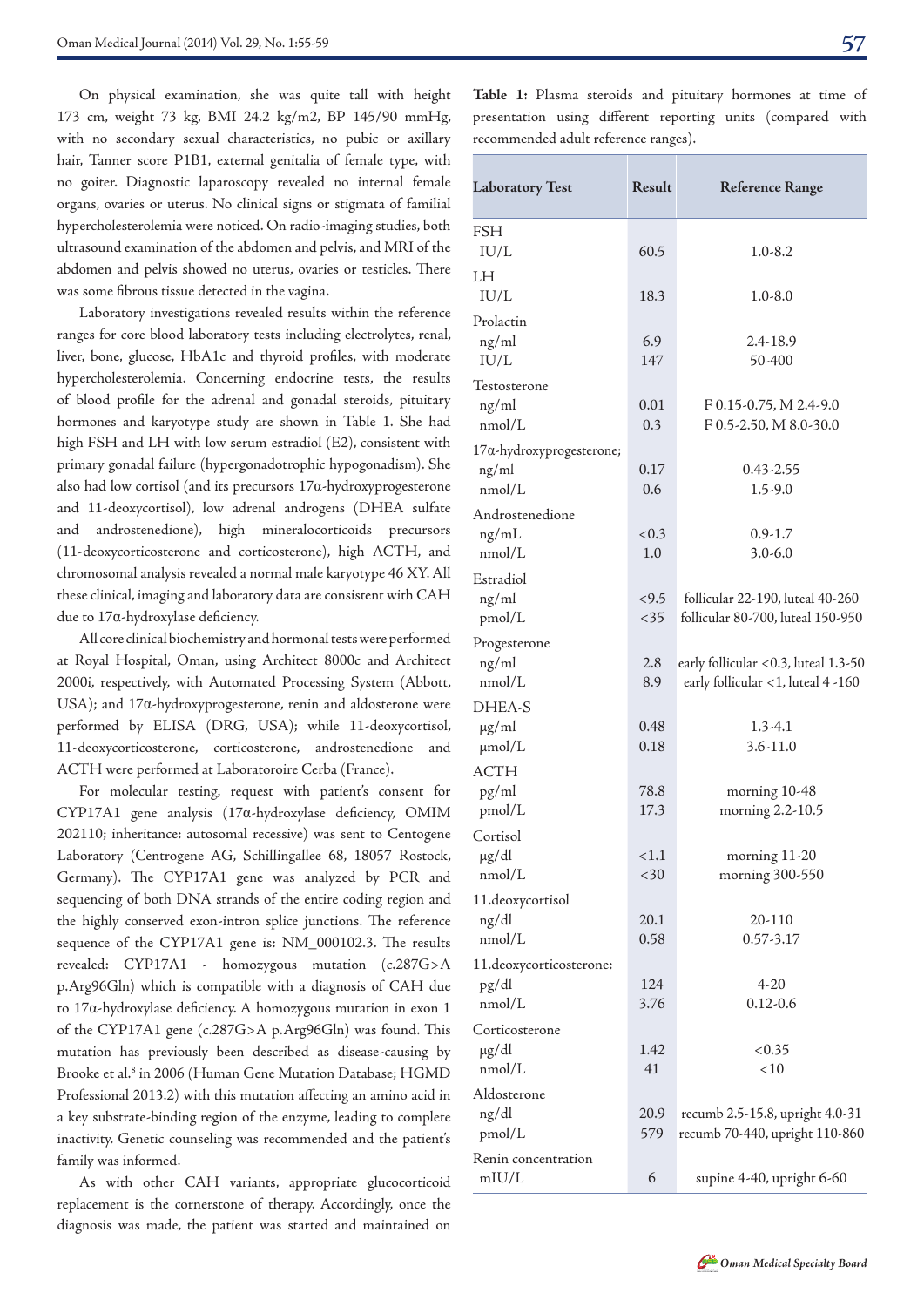steroid therapy, dexamethasone 0.5 mg once daily, with estrogen replacement, ethinyl estradiol 2 μg once daily to improve the female external appearance as the patient did not consider any change in her sex from female phenotype.

The patient was asked to withdraw the antihypertensive drugs one by one with blood pressure monitoring. The patient was also advised lifestyle changes and was given lipid-lowering therapy, atorvastatin 10 mg once daily. Three months after the diagnosis, the laboratory investigations revealed normal levels of ACTH 6.0 pg/mL and corticosterone 0.165 μg/dL, with BP stable at 130/80 mmHg. The patient was maintained and continued on dexamethasone 0.5 mg once daily and ethinyl estradiol 2 μg once daily.

### **Discussion**

This report describes a biochemically and genetically proven case of combined 17α-hydroxylase/17,20 lyase deficiency that is first to be reported in Oman. The 22-year-old patient had this metabolic disorder masquerading as hypertension since childhood with sexual infantilism and primary amenorrhea. The clinical, imaging and laboratory findings (adrenal steroids, pituitary hormones, and karyotyping) are characteristic of CAH due to 17α-hydroxylase deficiency.6 The diagnosis was confirmed by mutation analysis which revealed a novel homozygous missense mutation in CYP1 17A1 affecting an amino acid in a key substrate binding region of the enzyme (homozygous mutation in exon 1 of the CYP17A1 gene; c.287G>A p.Arg96Gln) resulting in the complete absence of 17α-hydroxylase/17,20 lyase activity. This rare mutation has been described by Brooke et al.<sup>8</sup> in 2006 in a 17-year-old female presenting with a malignant mixed germ cell tumor with clinical and biochemical features of combined 17α-hydroxylase/17,20 lyase deficiency. Mutations in CYP17A1 gene were first reported by Kagimoto et al.<sup>9</sup> in 1988. Now more than 50 different mutations in exons and introns of this gene have been reported to cause complete or partial 17α-hydroxylase deficiency.6,10,11

This CAH variant is a rare autosomal recessive disorder that constitutes approximately 1% of all CAH cases.4 It was first described in 1966 by Biglieri et al.<sup>12</sup> in a 35-year-old phenotypic female with hypertension, sexual infantilism and primary amenorrhea. The report was followed by other reports by Goldsmith et al.<sup>13</sup> in 1967, Mallin in 1969,<sup>14</sup> and New in 1979.<sup>15</sup> Now, there are more than 150 cases that are reported in literature, the latest by Lee et al.<sup>16</sup> in 2013. As per literature search in Pubmed in December 2013, the current case report appears to be the first biochemically and genetically proven case of CAH due to 17α-hydroxylase/17,20 lyase deficiency caused by CYP17A1 gene mutation diagnosed and reported in Oman, as well as in the Arab World.

Deficiency in CYP17A1 results in decreased synthesis of glucocorticoids and androgens (DHEA and androstenedione). Accordingly, pregnenolone will not be 17α-hydroxylated to 17α-hydroxypregnenolone leading to its conversion through 3β-hydroxysteroid dehydrogenase pathway into

progesterone which also in turn will not be 17α-hydroxylated to 17α-hydroxyprogesterone. Accumulation of these substrates, pregnenolone and progesterone will enhance the 21-hydroxylation and 11β-hydroxylation steps in the mineralocorticoid pathway resulting in an overproduction of 11-deoxycorticosterone and corticosterone. Deficiency in 17α-hydroxylase will lead to a decrease in all the subsequent steroids namely: 17α-hydroxypregnenolone, 17α-hydroxylprogesterone, DHEA, androstenedione, testosterone, 11-deoxycortisol and cortisol. The resultant decline in cortisol and its feedback inhibition on pituitary ACTH will lead to an increase in ACTH release in order to bring cortisol production to normal levels and so leading to overstimulation of the steroid synthetic pathway at the expense of excess formation and accumulation of steroid precursors prior to the enzymatic block of 17α-hydroxylase and their products, particularly mineralocorticoids precursors (11-deoxycorticosterone and corticosterone), as well as hyperplasia of the adrenal cortex.<sup>1,2</sup> For genital organs development, the two enzymes, 17α-hydroxylase/17,20 lyase and 3β-hydroxysteroid dehydrogenase, in both the adrenals and gonads are shared in sexual maturity throughout fetal life and puberty. Thus in CAH due to 17α-hydroxylase deficiency, there will be an impairment of both adrenal and gonadal steroid hormones (androgens and estrogens). Male patients will have gonads but with no internal male genitalia such as prostate, seminal vesicles and vas deference, because of the lack of testosterone that is required for Wolffian duct development. The anti-Mullierian hormone AMH (also known Mullerian inhibiting factor, MIF; or Mullerian-inhibiting hormone, MIH) is still present from the sertoli cells.

In our case, biochemically there were decreased concentrations in: 17α-hydroxy progestrone, androstenedione, testosterone, estradiol, 11-deoxycortisol and cortisol; with increased concentrations in: progesterone, 11-deoxycorticosterone and corticosterone, as well as ACTH. The steroid profile was consistent with CAH due to 17α-hydroxylase deficiency. The decreased production of sex steroids causes under-virilization of the external genitalia with disordered sex development (no pubertal features) and primary amenorrhea in this 46XY patient. The raised levels of gonadotrophins (FSH and LH) indicate primary gonadal failure. The low cortisol and high ACTH levels reflect a state of primary adrenal hypocortisolism; however, adrenal insufficiency was not manifesting itself as a classical Addison's disease as the raised corticosterone production has weaker glucocorticoid effect. Also, the high 11-deoxycorticosterone has potent mineralocorticoid effect that causes sodium retention and potassium/hydrogen loss and consequently hypertension, which is present in most patients although 10% to 15% may be normotensive at the time of diagnosis.6,17 This may result in the inhibition of renin-angiotensin system and decreased aldosterone synthesis as hyporeninemic hypoaldosteronism or hyporeninemic normoaldosteronism. In our patient, the antihypertensive therapy (atenolol, lisinopril and thiazide) might have also had an affect on sodium, potassium and hydrogen ion handling in the kidney and have influenced the electrolytes pattern.

As with other CAH variants, appropriate glucocorticoid